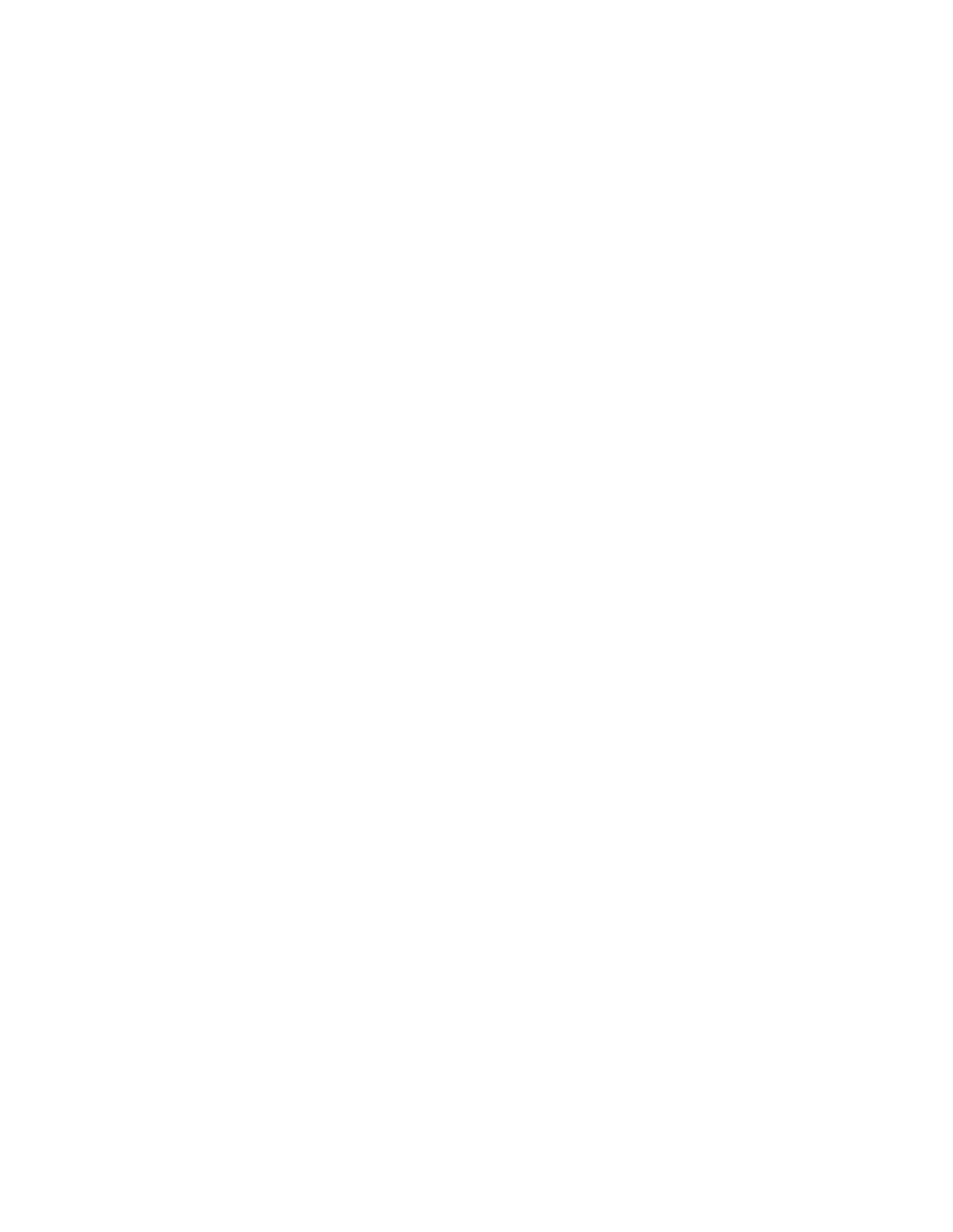#### **HILL, Chief Justice**.

[¶1] Appellant, Brooks Burkhardt (Burkhardt), disputes his March 4, 2004 conviction for burglary of a vehicle.<sup>[1](#page-2-0)</sup> Burkhardt asserts that there was not sufficient evidence presented at trial to sustain his conviction, that his theory of the case instruction was erroneously refused by the trial court, and that the trial court took into account improper information in imposing sentence. We will affirm.

#### **ISSUES**

[¶2] Burkhardt brings forward these issues:

I. Whether there was sufficient evidence to convict [Burkhardt] of burglary.

II. Whether the jury was properly instructed.

III. Whether the trial court abused its discretion when it took into account unproved factors about [Burkhardt's] "attitude" and "lack of self discipline" and imposed a sentence in conflict with *Blakely v. Washington*, 542 U.S. 296, 124 S.Ct. 2531 (2004).

The State's brief essentially mirrors the issues posed by Burkhardt.

- (i) Is or becomes armed with or uses a deadly weapon or a simulated deadly weapon;
- (ii) Knowingly or recklessly inflicts bodily injury on anyone; or
- (iii) Attempts to inflict bodily injury on anyone.

(d) As used in this section "in the course of committing the crime" includes the time during which an attempt to commit the crime or in which flight after the attempt or commission occurred. [Emphasis added.]

Wyo. Stat. Ann. § 6-3-301 (LexisNexis 2005).

<span id="page-2-0"></span><sup>1</sup> **§ 6-3-301. Burglary; aggravated burglary; penalties.**

<sup>(</sup>a) A person is guilty of burglary if, without authority, **he enters or remains in a** building, occupied structure or **vehicle**, or separately secured or occupied portion thereof, **with intent to commit larceny** or a felony therein.

 <sup>(</sup>b) **Except as provided in subsection (c) of this section, burglary is a felony punishable by imprisonment for not more than ten (10) years, a fine of not more than ten thousand dollars (\$10,000.00), or both.**

<sup>(</sup>c) Aggravated burglary is a felony punishable by imprisonment for not less than five (5) years nor more than twenty-five (25) years, a fine of not more than fifty thousand dollars (\$50,000.00), or both, if, in the course of committing the crime of burglary, the person: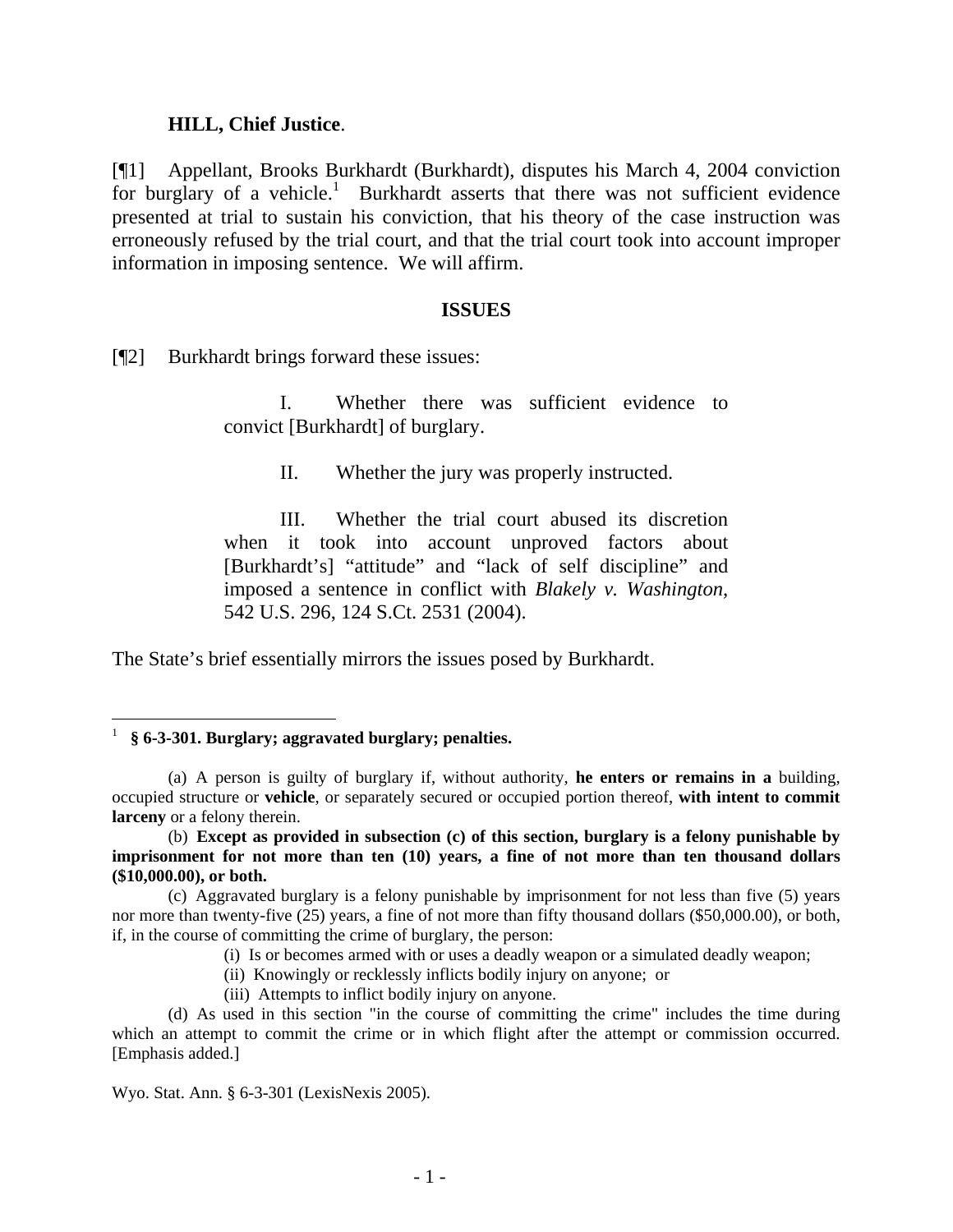### **FACTS**

[¶3] The operative facts of the crime at issue in this case take place in a compressed period of time of about 30 minutes, between 1:20 p.m. and 1:50 p.m., give or take a few minutes. Nonetheless, the telling of the story will take up quite a bit of print space. At about 1:20 p.m., on June 6, 2003, Joe Spears (Spears) stopped at the Smoker Friendly Gasamat in Torrington to buy cigars. Spears pulled into the Gasamat and parked his pickup truck near the building. He went into the store, leaving his pickup unlocked. His purchase took longer than expected ("an extra minute or so" because the cigars he wanted to buy were priced incorrectly). He knew the correct price because he often bought them at a Gasamat, where his girlfriend worked, in Scottsbluff, Nebraska. As he was making his purchase, he could see out the window and noticed three boys standing near his truck. He noticed that one of them opened his passenger-side door and that the interior lights were engaged. He observed that a blond-haired boy (Burkhardt), wearing a blue shirt, leaned into the passenger door of the pickup, and appeared to take something from the truck. The other two boys (Nathan Douglass and Matthew Douglass) had dark hair and were not in a position to reach into the pickup. This occurred just about the time Spears was coming out the front door of the Gasamat, and he watches as Burkhardt "spooks and flees." As Burkhardt left, it appeared that he was concealing something in his right hand. Spears positively identified Burkhardt as the individual who had reached into his pickup. Burkhardt and the Douglass brothers were all from Scottsbluff-Gering, Nebraska area and were visiting Torrington for the day.

[¶4] At first, Spears worried that Burkhardt might have taken his cell phone because he had left it in a visible spot on the hump between the two front seats. However, when he got to his pickup the phone was there and he did not notice anything else as missing. However, as he started his pickup, he noticed that the interior lights would not go off, and he had to get out and shut his passenger side door. At that point, he was even more certain that someone had been inside his pickup. He confronted the boys about having been inside his pickup, telling them that, "You better hope there is not anything missing, because, you know, I will have his license number." As he left the Gasamat, Spears decided to call his girlfriend at the Gasamat in Scottsbluff, and have her call the manager of the Gasamat in Torrington and ask her to get the license plate number of the pickup Burkhardt was in, as well as to warn her that the boys were there and might be up to something.

[¶5] As the events described above were nearing their conclusion, Adalita Esquibel and her family arrived at the Gasamat. Both Spears and Burkhardt and his companions were still there. She saw and heard Spears having words with the boys, and she watched Spears leave. Immediately after Spears left, she observed Burkhardt pull a checkbook out of a trash can. At trial, Esquibel identified the person who retrieved the checkbook from the trash can as Burkhardt. Esquibel and her fiancé made a decision that the police should be called and such a call was placed to the Torrington police.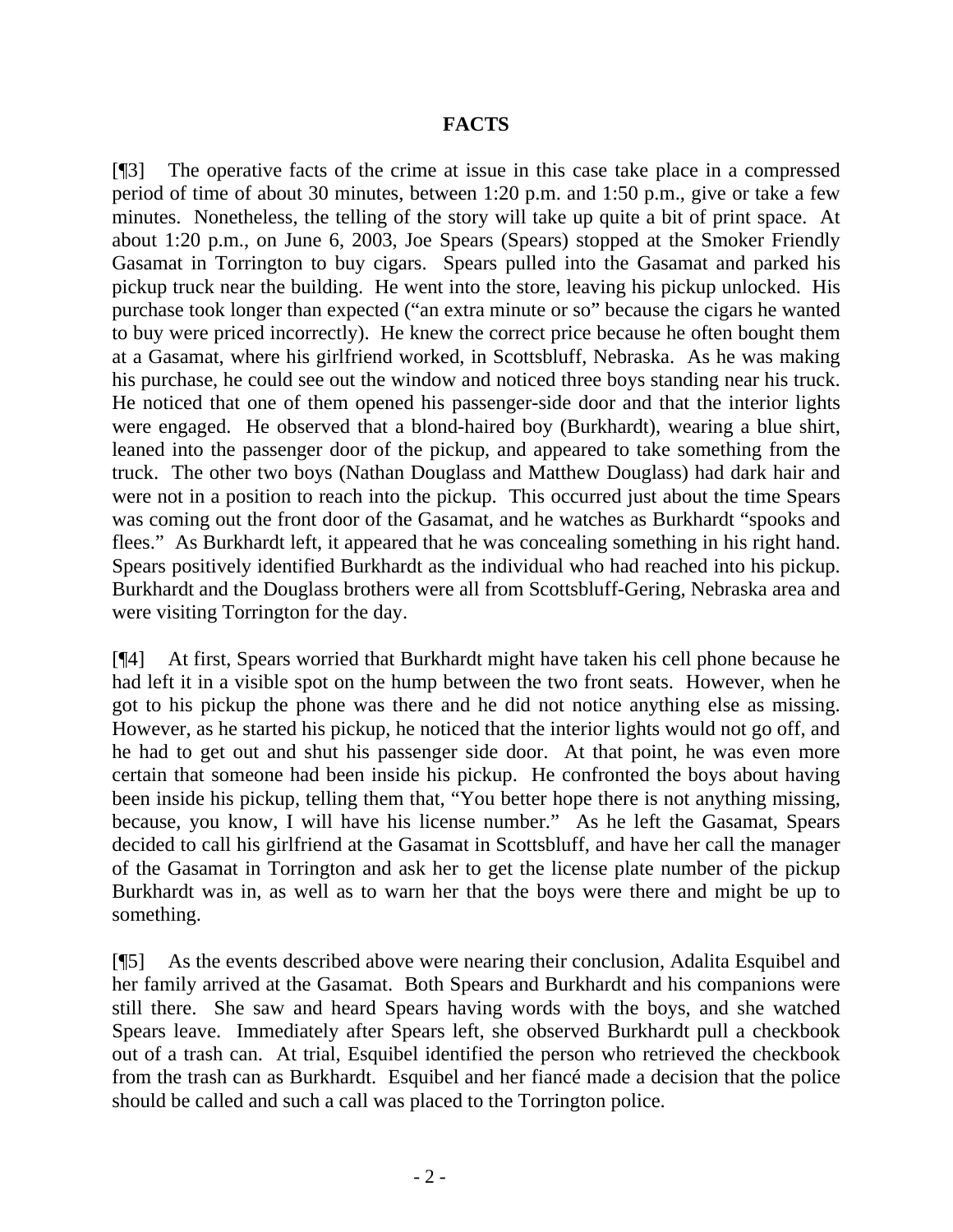[¶6] At this point, Burkhardt and his companions were still at the Gasamat, but were unable to get their vehicle started. They then pushed it away from the gas pumps and to a position away from the Gasamat building, but still on the grounds of that business. The location of that vehicle was now near a dumpster that serviced the Gasamat. investigating police officer was dispatched to the Gasamat at 1:53 p.m. When he arrived there, he talked to the manager of the Gasamat and Esquibel, and then talked to Burkhardt and the Douglass brothers. The police officer also identified Burkhardt as being present at the Gasamat. The police officer asked about the brown checkbook that Esquibel had described, and all three boys denied any knowledge of it. The police officer did not see the checkbook when he looked through their vehicle after the boys consented to a search of the vehicle. At that point, the police officer allowed the boys to leave.

[¶7] After again discussing with Esquibel her observations of Burkhardt and the checkbook, the police officer then asked the manager of the Gasamat to contact Spears and ask if he was missing his wallet or checkbook. She did so. Spears knew that he had his wallet but inspected the cab of his pickup and discovered that his checkbook was missing. The police officer then conducted a further search of the area and found Spears' checkbook in the dumpster near where the boys had parked their disabled vehicle while they got it started. The police found the boys still in Torrington and brought them in for further questioning. Burkhardt denied any involvement in taking Spears' checkbook, as did the Douglass brothers.

[¶8] At trial, Nathan Douglass testified that he, his brother, and Burkhardt were at the Gasamat on the date and at the time when the events described above occurred. Nathan denied any involvement in taking Spears' checkbook. After the group had been questioned at the Gasamat, Nathan asked Burkhardt what had happened to the checkbook and Burkhardt responded it "had been thrown in the dumpster." After the second round of questioning at the police station was completed, Burkhardt asked the Douglass brothers to go back to the alley by the Gasamat, "to see if he could find the checkbook." Once there, Burkhardt told Nathan to leave because "he had seen somebody staring down the alley." The group then left Torrington and returned to Scottsbluff. On the way back to Scottsbluff, Burkhardt commented to Nathan that, "There ain't any evidence or proof of anything, of anything being taken." Matthew Douglass also testified and stated that he did not remove a checkbook from a vehicle at the Gasamat on the date and time in question. Burkhardt chose not to testify or present any other evidence.

### **DISCUSSION**

### **Sufficiency of the Evidence**

[¶9] In addressing a claim of insufficiency of the evidence, we must determine whether or not any rational trier of fact could have found the essential elements of the crime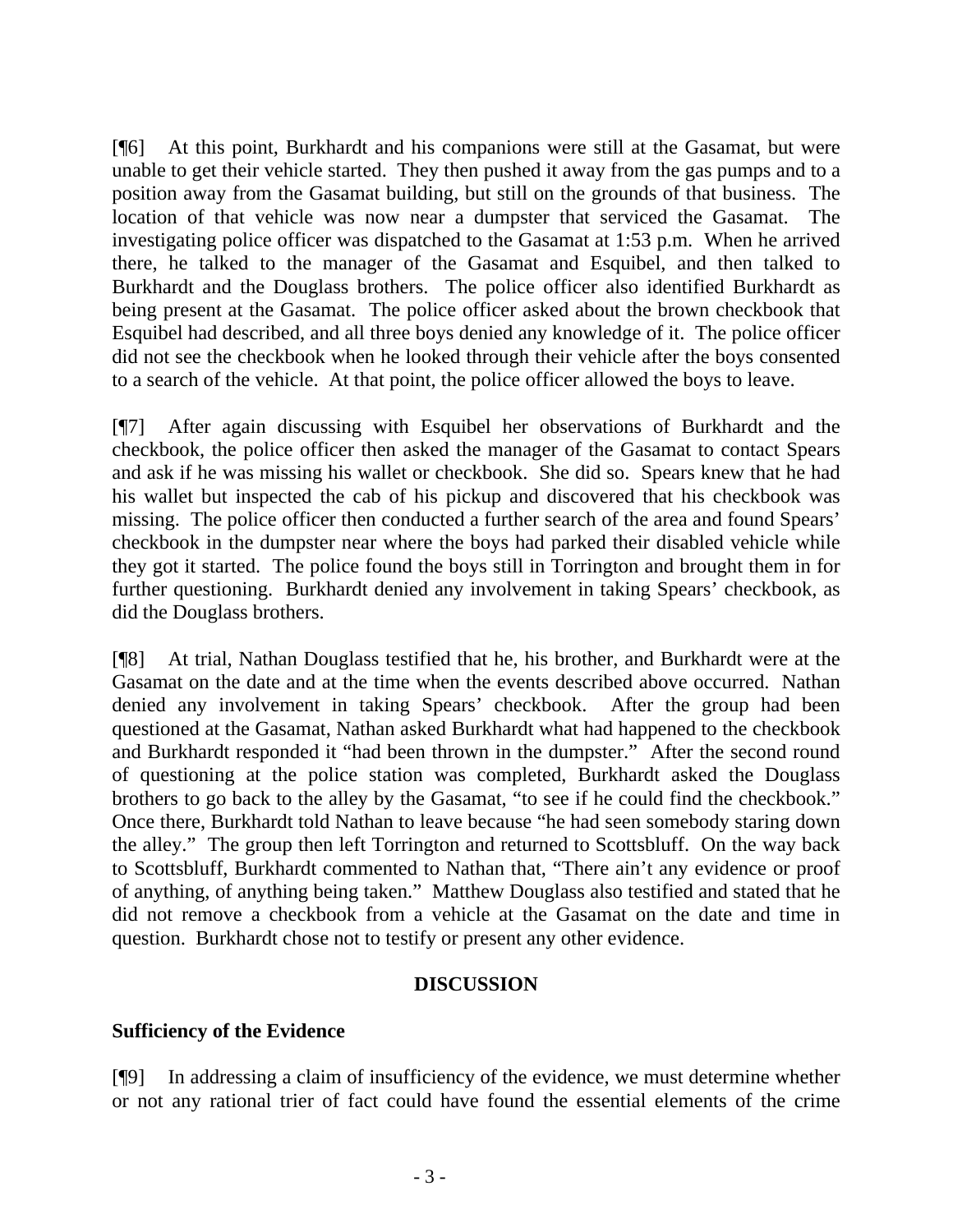beyond a reasonable doubt. When considering a claim of the sufficiency of the evidence, we review that evidence with the assumption that the evidence of the prevailing party is true, disregard the evidence favoring the unsuccessful party, and give the prevailing party the benefit of every favorable inference that we may reasonably draw from the evidence. We will not reweigh the evidence nor will we re-examine the credibility of the witnesses. *Pacheco v. State*, 2004 WY 160, ¶6, 102 P.2d 887, ¶6 (Wyo. 2004) (citing *Mascarenas v. State*, 2003 WY 124, ¶4, 76 P.3d 1258, ¶4 (Wyo.2003); *also see Leyo v. State*, 2005 WY 92, ¶¶12-17, --- P.3d ---, ¶¶12-17 (Wyo. 2005).

[¶10] With specific reference to the sufficiency of evidence in a burglary case, we have said:

> When sufficiency of the evidence is challenged in burglary convictions, this Court examines the record, in a light most favorable to the State, to see if there is slight corroborative evidence, other than possession of stolen goods, which connects the appellant with the burglary. *King v. State*, 718 P.2d 452, 453 (Wyo.1986). We have stated that the possession of stolen goods alone is not sufficient evidence to convict for burglary. *Id*. (*quoting Newell v. State*, 548 P.2d 8, 13 (Wyo.1976)). However, we have also concluded with regard to burglary that, " '[t]he most significant and material evidence of defendant's guilt is his possession of the stolen property. Possession is a strong circumstance tending to show guilt and only slight corroborative evidence of other inculpatory circumstances is required'" to convict. *Sutherland v. State*, 944 P.2d 1157, 1161 (Wyo.1997) (*quoting Newell*, 548 P.2d at 13).

*McGarvey v. State*, 2002 WY 149, ¶14, 55 P.3d 703, ¶14 (Wyo. 2002); *also see Wells v. State*, 613 P.2d 201, 203 (Wyo. 1980) ("A defendant need not be found in possession of stolen property as long as he may be found by evidence closely related to its disappearance by some connecting evidence.").

[¶11] We have set out the evidence admitted at trial in detail. Our conclusion that this evidence is sufficient to sustain the conviction readily follows from the consideration of that evidence. Each and every element of the crime was proved beyond a reasonable doubt, and Burkhardt's contention that he was merely present, but did not participate in the larceny of Spears' checkbook, finds no support in the evidence admitted at trial. Spears identified Burkhardt as the only person who could have taken the checkbook from his pickup. Esquibel identified Burkhardt as the person who retrieved a checkbook from a trash can. The checkbook was found in a dumpster near where the initial larceny took place. Burkhardt made statements that incriminated him in the larceny of the checkbook.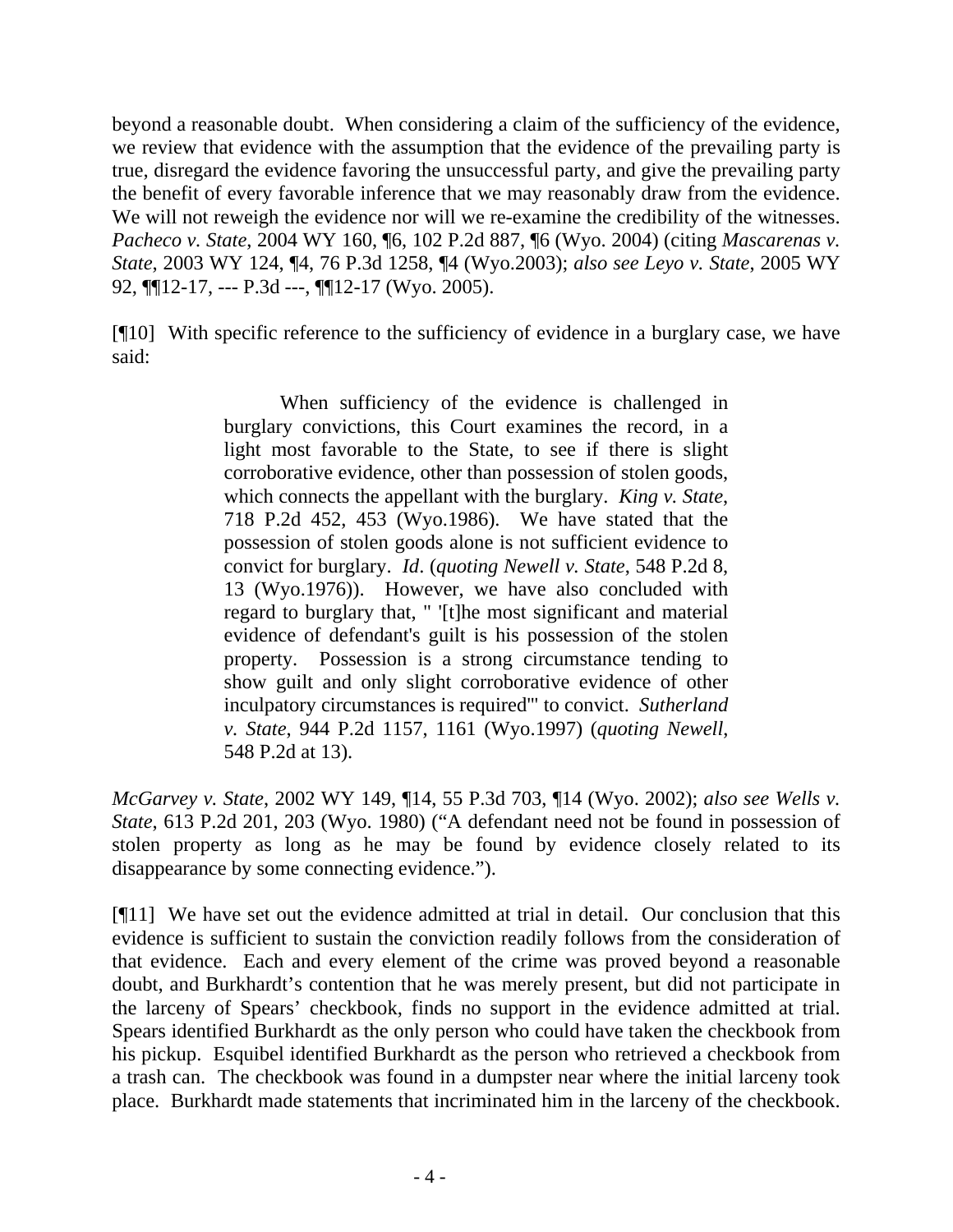That evidence is sufficient to sustain the jury's verdict and the trial court's judgment of guilt.

## **Theory of the Case Instruction**

[¶12] The applicable standard of review is well-established: Jury instructions should inform the jurors concerning the applicable law so that they can apply that law to their findings with respect to the material facts; instructions should be written with the particular facts and legal theories of each case in mind and often differ from case to case since any one of several instructional options may be legally correct; a failure to give an instruction on an essential element of a criminal offense is fundamental error, as is a confusing or misleading instruction; and the test of whether a jury has been properly instructed on the necessary elements of a crime is whether the instructions leave no doubt as to the circumstances under which the crime can be found to have been committed. *Mueller v. State*, 2001 WY 134, ¶9, 36 P.3d 1151, ¶9 (Wyo.2001). With specific regard to a defendant's "theory of the case" instruction we have held that:

> Due process requires the trial court to give a correct instruction to the jury that details the defendant's theory of the case. *Blakely v. State*, 474 P.2d 127, 129 (Wyo.1970). The instruction must sufficiently inform the court of the defendant's theory and must be supported by competent evidence. *Bouwkamp v. State*, 833 P.2d 486, 490 (Wyo.1992). A theory of the case is more than a comment on the evidence that tells the jury how to consider the evidence. *Ellifritz v. State*, 704 P.2d 1300 (Wyo.1985). Fundamentally, the instruction must in the first instance be a proper theory of the case, or theory of defense, instruction. That is, the offered instruction must present a defense recognized by statute or case law in this jurisdiction. *Bouwkamp*, 833 P.2d at 490.

> As *Bouwkamp* explained, "[t]heory of defense instructions are to be derived from and address criminal defenses provided for by statute or acknowledged by this court." *Id*. It further noted "common-law defenses are retained unless otherwise provided by this act." *Id*. (quoting Wyo. Stat. Ann. § 6-1-102(b)). Additionally, this Court has discussed acceptable defenses, notably in *Keser v. State*, 706 P.2d 263, 269 (Wyo.1985). See also 1 Paul H. Robinson, Criminal Law Defenses § 21, at 70 n. 1 (1984); 1 Charles E. Torcia, Wharton's Criminal Law § 39 (15th ed.1993).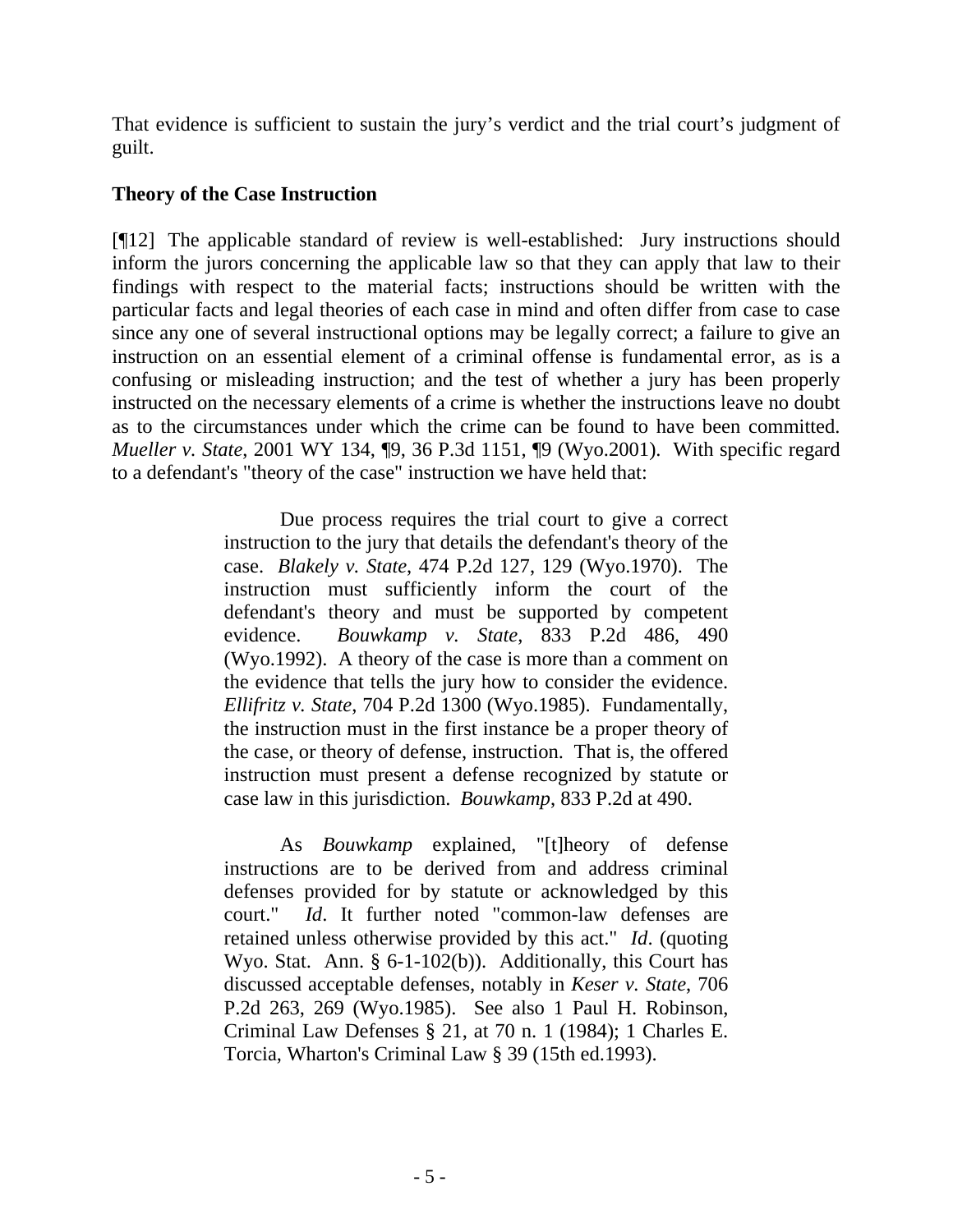Any competent evidence is sufficient to establish a defense theory even if it consists only of testimony of the defendant. *Best v. State*, 736 P.2d 739, 745 (Wyo.1987). We view the evidence in a light favorable to the accused and the accused's testimony must be taken as entirely true to determine if the evidence is competent. *Duckett v. State*, 966 P.2d 941, 944 (Wyo.1998). Even if the court deems the evidence to be weak, or unworthy of belief, the instruction must be given if a jury could reasonably conclude the evidence supports the defendant's position. *Id*. The refusal to allow an instruction requested by the defendant when due process requires the defendant's instruction be given is reversible error per se. *Id*.

*Wheaton v. State*, 2003 WY 56, ¶20, 68 P.3d 1167, ¶20 (Wyo. 2003) (citing *Holloman v. State*, 2002 WY 117, ¶¶15-17, 51 P.3d 214, ¶¶15-17 (Wyo.2002)); *also see Chavez-Becerra v. State*, 924 P.2d 63, 67-68 (Wyo. 1996) (An obvious concept, such as simply that defendant is not guilty, cannot be elevated to a theory of defense and necessitate a special instruction.).

[¶13] Burkhardt challenges the district court's refusal to give what he identified as a theory of the case instruction. That instruction was a modification of Wyoming Criminal Pattern Jury Instruction 7.01C (2004), which provides:

## **7.01C ACCESSORY BEFORE THE FACT – MERE PRESENCE AT THE SCENE OF THE CRIME INSUFFICIENT TO CONVICT**

Merely being present at the scene of a crime or merely knowing that a crime is being committed or is about to be committed is not sufficient conduct for the jury to find that the defendant was an accessory before the fact to that crime. The State must prove that the defendant knowingly associated himself with the crime in some way as a participant – someone who wanted the crime to be committed – and not as a mere spectator.

[¶14] As offered by Burkhardt, the instruction looked like this:

## **7.01C ACCESSORY BEFORE THE FACT – MERE PRESENCE AT THE SCENE OF THE CRIME INSUFFICIENT TO CONVICT**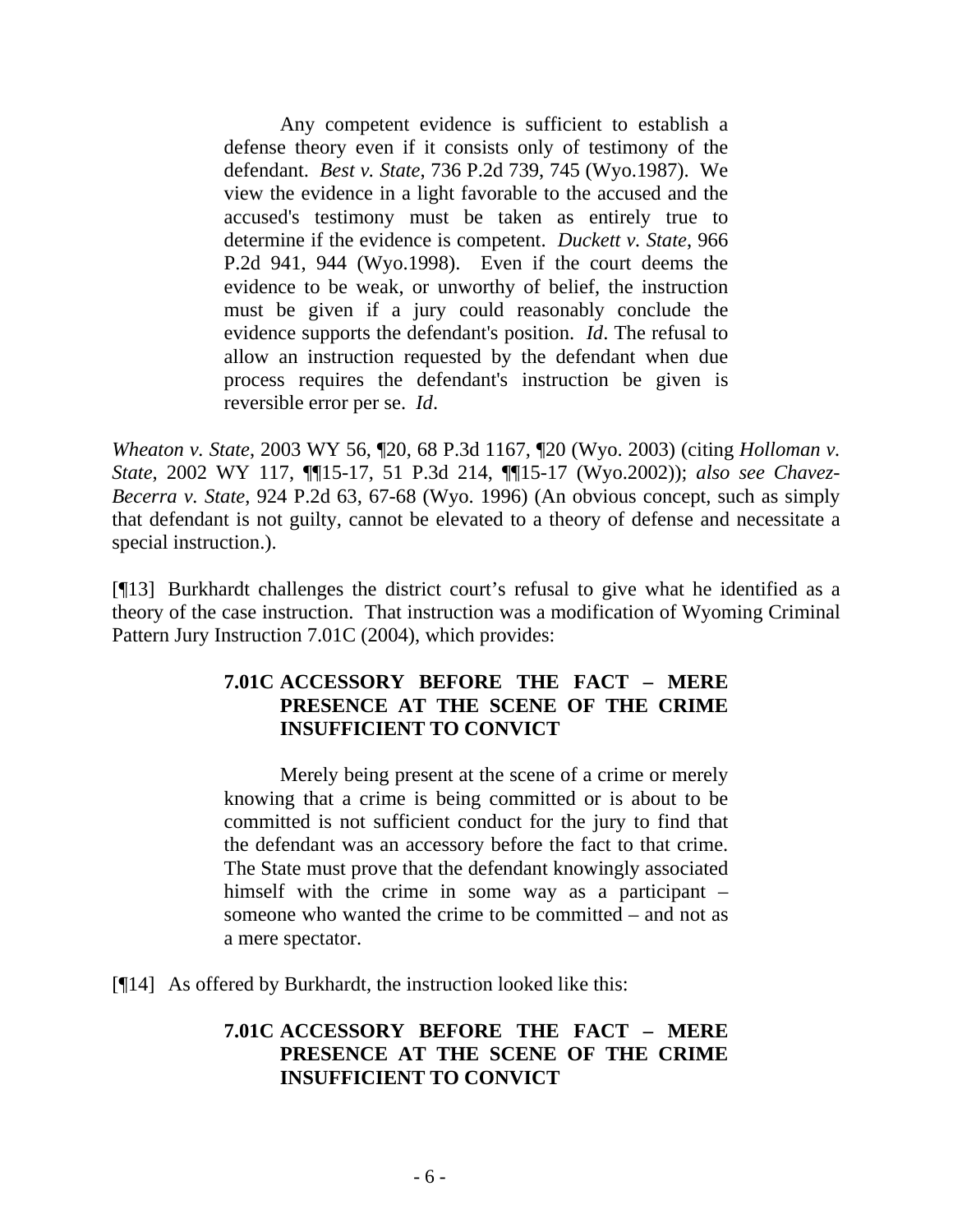Merely being present at the scene of a crime or merely knowing that a crime is being committed or is about to be committed is not sufficient conduct for the jury to find that the defendant was an accessory before the fact to that crime IS GUILTY OF THE OFFENSE CHARGED. The State must prove that the defendant knowingly associated himself with the crime in some way as a participant – someone who wanted the crime to be committed – and not as a mere spectator.

[¶15] At the instructions conference, the district court's reasoning for refusing the instruction was this:

> THE COURT: Well, first of all, it's not presented as a theory of defense instruction. I haven't received any instruction that says "the defense claims," or this is the defense's theory; although, you have argued that well, and I am sure you will again.

> Secondly, although this shows up in the pattern, it is not a statement of law. It's an argument. That's all it is. It's a principle that if the elements are not proven beyond a reasonable doubt the defendant is not guilty. That's the law. If being present is all there is, just being there and absolutely nothing else, circumstantial or otherwise, then I am sure you are going to go argue that, and there will be a finding of not guilty.

> Frankly, I think it's misleading and confusing. I think that some of the – some of the language is designed about an accessory situation where several people are together and someone is claiming, well, I didn't know what was going on, and someone else says, well, you have to have, or you participated somehow; but, at any rate, I don't think you lose anything by us leaving it out; and I think we adequately cover the law by saying the state has to prove the elements beyond a reasonable doubt, each and every one of them; so you are sure going to be able to argue this.

> I will put it in the court file that you offered it and the Court rejected it.

[¶16] We agree with the district court's reasoning and conclude that there was no error in refusing the offered instruction under the circumstances of this case because Burkhardt's rather simple contention that he was merely present does not merit a special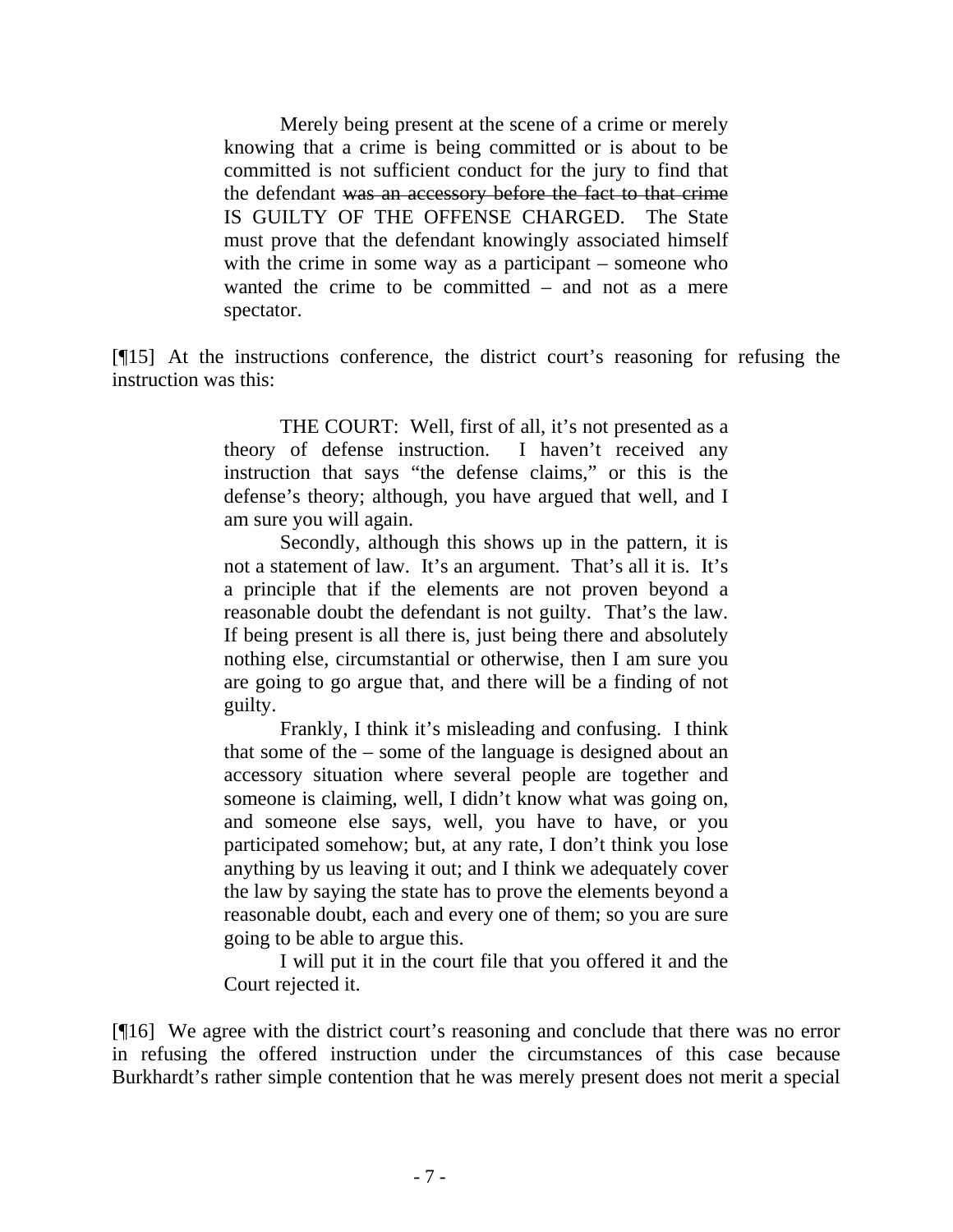instruction, as well as because the evidence adduced at trial did not warrant the instruction.

[¶17] Burkhardt also contends that his attorney was ineffective for not crafting some other "theory of defense" instruction in light of the district court's offer to consider a revised instruction. This contention is not supported by cogent argument (e.g., what other instruction defense counsel might have offered under these circumstances) or pertinent authority (e.g., a case where failure to offer a theory of defense instruction constitutes plain error).

# **Other Instruction Issues**

[¶18] The instruction issues discussed below were not raised in the district court in the form of offered instructions. Therefore, they are subject to our general standard of review with respect to instructions, as well as the application of the plain error rule. The plain error rule requires that an appellate court make a series of findings: (1) the record must clearly present the incident; (2) defendant must demonstrate that a clear and unequivocal rule of law was violated in a clear and obvious, not merely arguable, way; and (3) that defendant was denied a substantial right resulting in material prejudice to him. *Schmidt v. State*, 2001 WY 73, ¶24, 29 P.3d 76, ¶24 (Wyo. 2001).

[¶19] Relying on *Brett v. State*, 961 P.2d 385, 389-91 (Wyo. 1998), Burkhardt contends that the district court erred in failing to provide the jury with the statutory definition of the word "deprive." Wyo. Stat. Ann. § 6-3-401(a)(ii) (LexisNexis 2005) provides:

(ii) "Deprive" means:

(A) To withhold property of another permanently or for so extended a period as to appropriate a major portion of its economic value or with intent to restore only upon payment of reward or other compensation; or

(B) To dispose of the property so as to make it unlikely that the owner will recover it.

However, § 6-3-401(a) and (a)(iii) provides that that definition applies to "this article," and by "this article" the statute means "W.S. 6-3-401 through 6-3-411." Burglary is, of course, not in the same article as larceny. Burkhardt also contends that the "larceny" he committed wasn't a "felony" because there was no proof that the value of the property exceeded \$500.00. Wyo. Stat. Ann. § 6-3-402(c) (LexisNexis 2003) (since amended to \$1,000, § 6-3-402(c) (LexisNexis 2005)). However, burglary does not have a dollar limit akin to that of the larceny statute (see footnote 1).

[¶20] The other instruction issues raised by Burkhardt do not constitute error, much less plain error.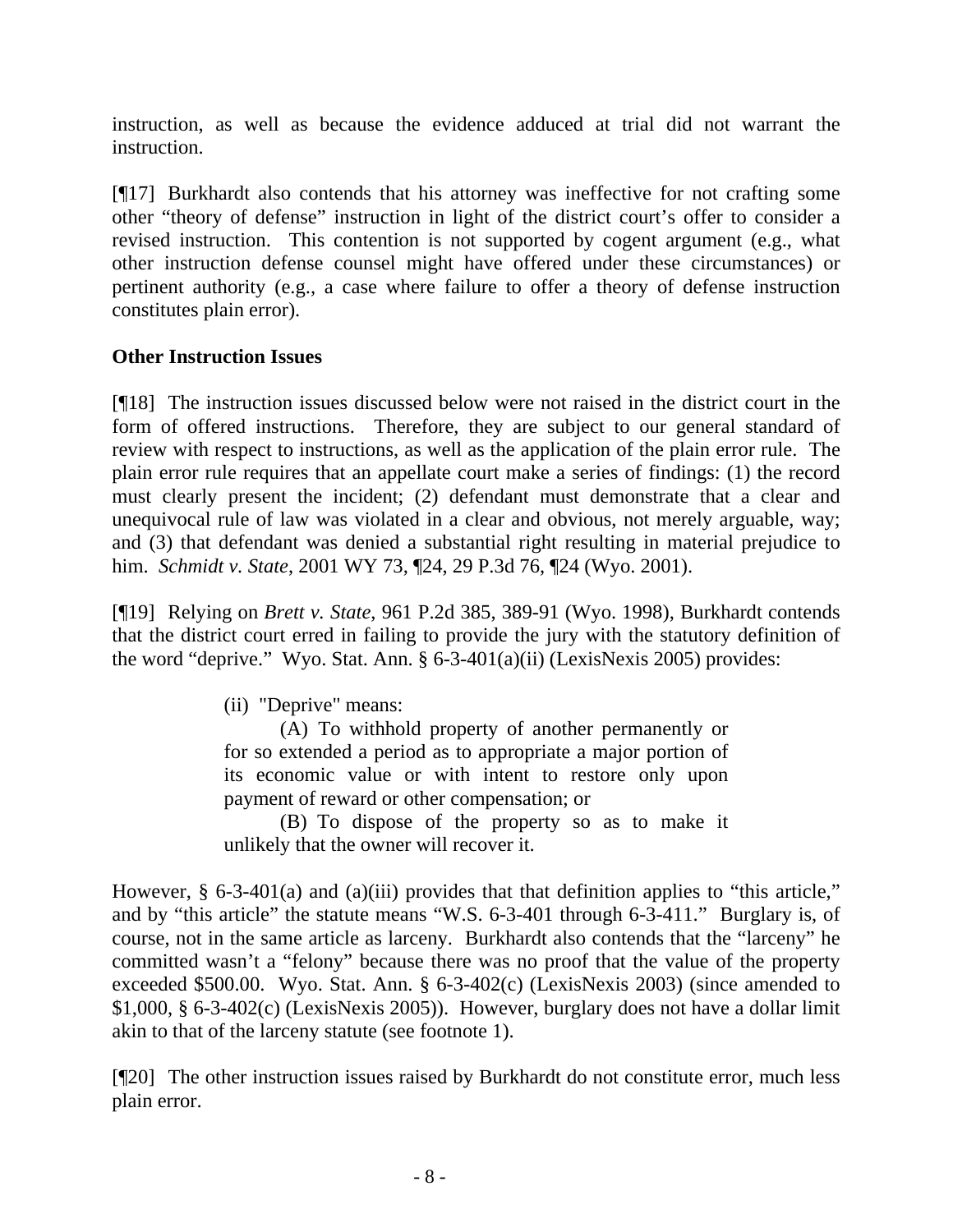#### **Abuse of Discretion in Sentencing**

[¶21] Our standard of review in this regard is well known:

When imposing sentence, the trial court is given broad discretion to consider a wide variety of factors about the defendant and his crimes. *Mehring v. State*, 860 P.2d 1101, 1115 (Wyo.1993); *Griebel v. State*, 763 P.2d 475, 477 (Wyo.1988). We will not disturb a sentencing decision absent a clear abuse of discretion. *Jones v. State*, 771 P.2d 368, 371 (Wyo.1989). In sentencing, due process provides a right to be sentenced only on accurate information. *Mehring*, 860 P.2d at 1117; *Clouse v. State*, 776 P.2d 1011, 1014 (Wyo.1989). On appeal, the defendant must demonstrate that the trial court relied upon the statements in sentencing to prevail. *Mehring*, at 1115. "However, when no objection is made concerning the consideration of a particular factor, review is necessarily confined to a search for plain error. Plain error, as we have often stated, occurs when the record clearly shows an error that transgressed a clear and unequivocal rule of law which adversely affected a substantial right." *Hornecker v. State*, 977 P.2d 1289, 1291 (Wyo.1999); *see also Craver v. State*, 942 P.2d 1110, 1115 (Wyo.1997). Victim impact information about other crimes or convictions unrelated to the particular crime for which sentence is about to be imposed is permissible. *Mehring*, 860 P.2d at 1116-17. "W.R.Cr.P. 32(a) specifically permits information about the prior criminal record of the defendant and his characteristics to be considered by the trial court before imposing sentence. In evaluating character, the trial court, in exercising its discretion, may consider a broad range of reports and information." *Id*.; *see also Christy v. State*, 731 P.2d 1204, 1207-08 (Wyo.1987). Evidence of prior criminal activity is "highly relevant to the sentencing decision" and may be considered by the sentencing court despite the fact that no prosecution or conviction may have resulted. *Mehring*, at 1117.

*Manes v. State,* 2004 WY 70, ¶9, 92 P.3d 289, ¶9 (Wyo. 2004); *also see Bitz v. State*, 2003 WY 140, ¶7, 78 P.3d 257, ¶7 (Wyo. 2003).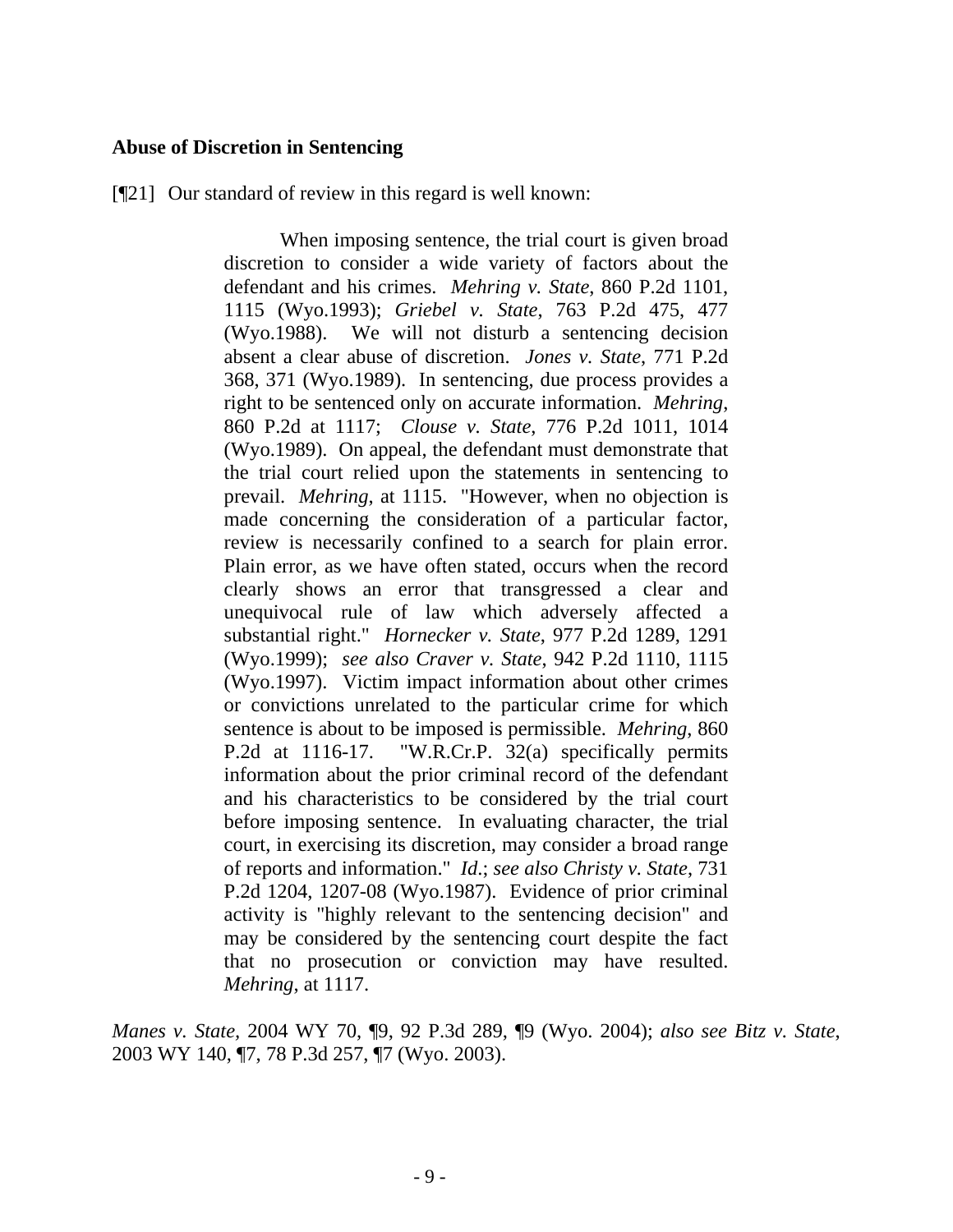[¶22] Burkhardt objected to the district court considering information to the effect that the jail had informed the prosecutor that they could not handle Burkhardt in the local jail and did not want him to receive a split sentence. The prosecutor also argued that Burkhardt had not taken responsibility for his behavior; called the district court's attention to Burkhardt's prior criminal record with accuracy; referred to Burkhardt as a "petulant child" who "has had everyone wait on him"; and characterized Burkhardt as a person who "when things don't go his way, he pouts, he acts out, and he apparently violates the law."

[¶23] After Burkhardt was permitted to address the presiding judge at length, the district court pronounced sentence, which included these remarks:

> Mr. Burkhardt, the Court finds, and even listening to your statement now, I find that your life to this point is characterized by a significant lack of self discipline and by an attitude that many of your problems were created by other people than yourself; and until you cross those gaps and understand that it's your own lack of self discipline that creates a problem and that you need to be self disciplined, I don't have any hope that probation would be successful at all in your case.

> I recognize that you are young and that this is a fairly minor property crime. Of course, it wasn't minor to the victim or to the community or to law enforcement officers or to that witness who spoke up.

> I also recognize, however, that the Court needs to craft a sentence that is sufficient to give you an incentive to develop that self discipline I talked about, and so that's exactly what I am going to do.

> It's the judgment and sentence of the Court that you serve a term in the Wyoming State Penitentiary of three to seven years. I am going to recommend to the warden that you participate in the boot camp.

> If you can fully complete the boot camp, I will reduce your sentence. You won't serve the rest of your time. But you have a great deal of incentive to successfully complete the boot camp. If you don't successfully complete boot camp, then you will just serve your sentence.

[¶24] That sentence was entered by the district court on March 1, 2004. On September 22, 2004, based upon Burkhardt's successful completion of boot camp, the district court reduced his sentence, suspending the remainder of his prison term and placing him on probation for five years.